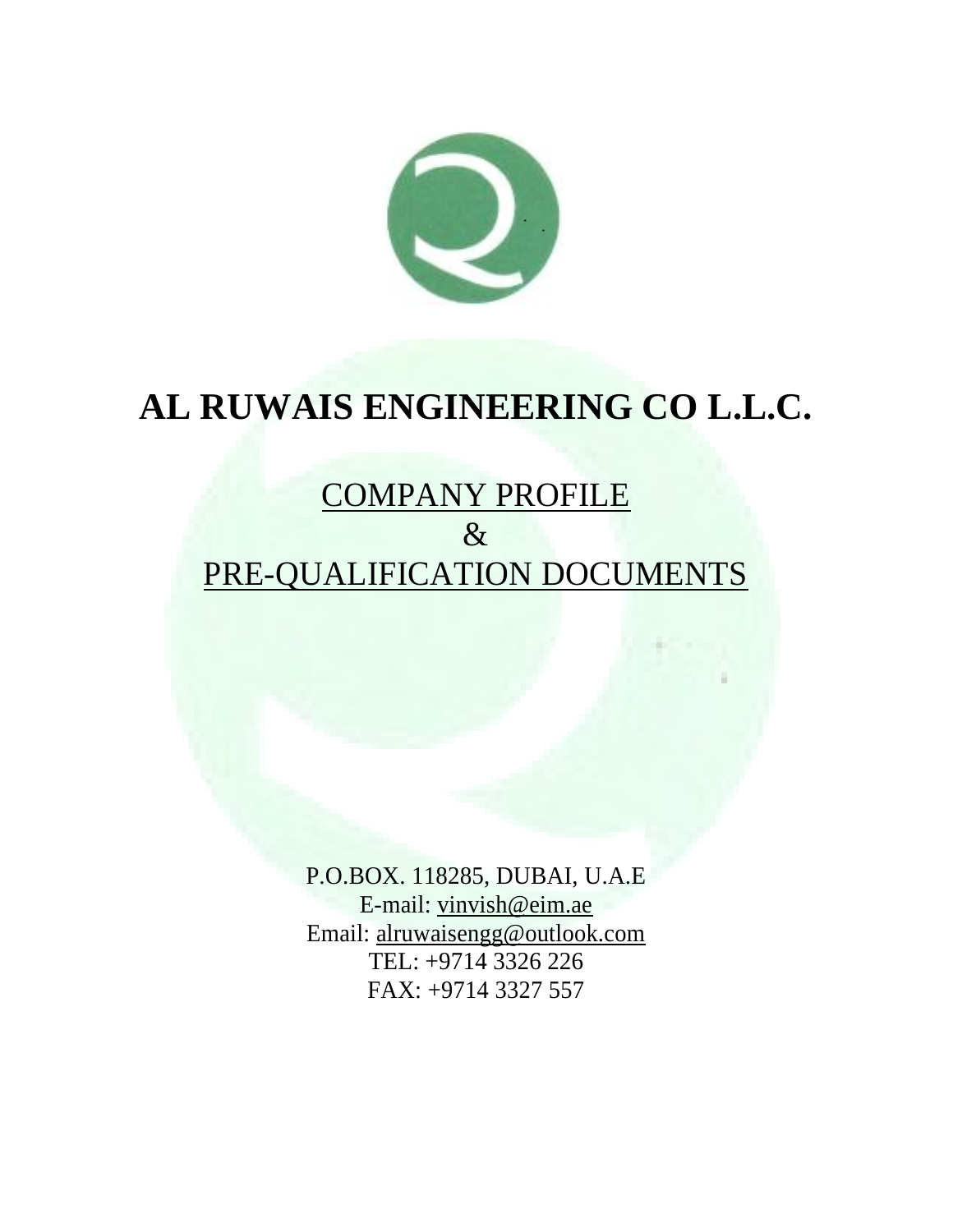### **CONTENTS**

| 8. |  |
|----|--|
|    |  |
|    |  |
|    |  |
|    |  |
|    |  |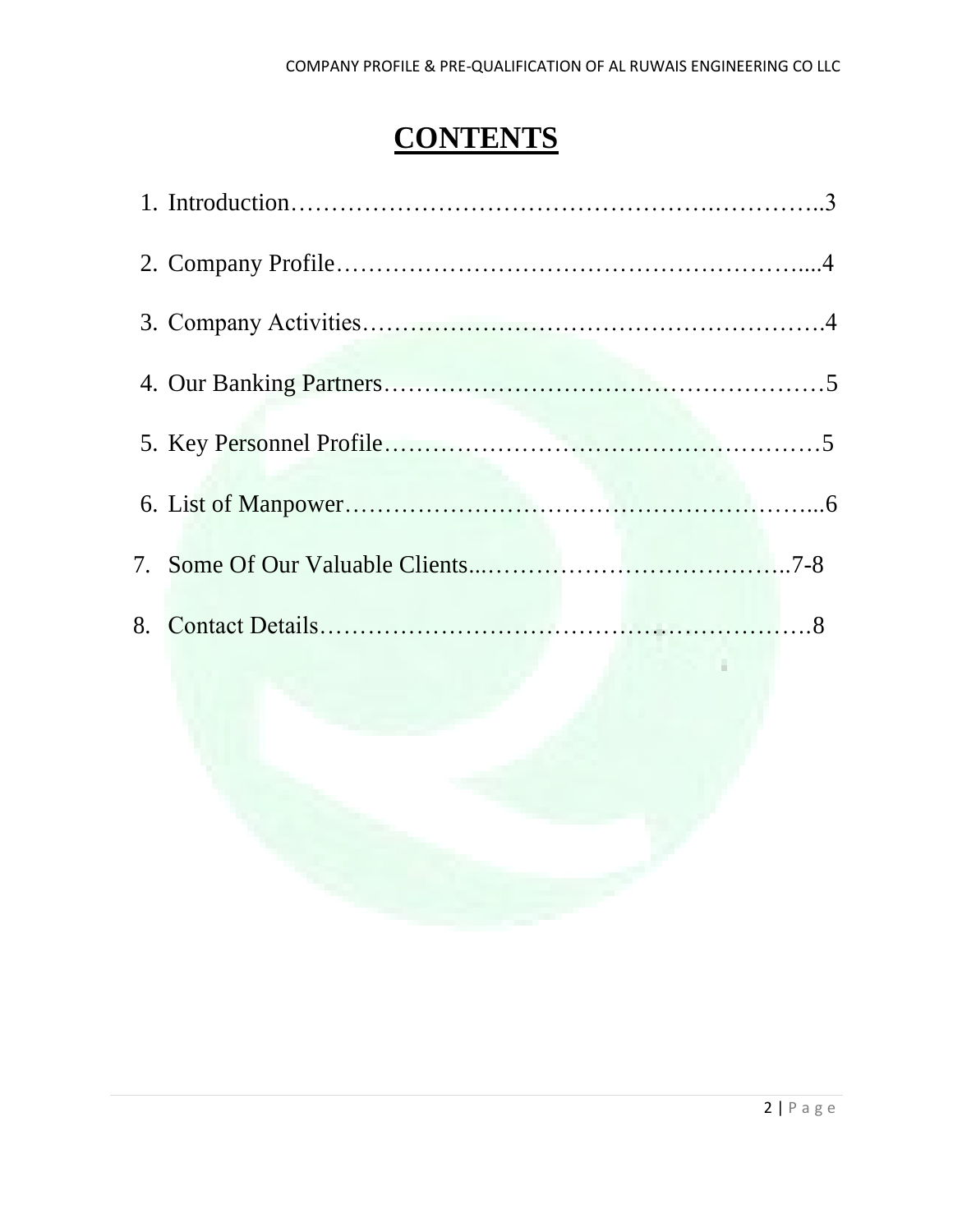### **INTRODUCTION**

We are pleased to introduce ourselves as one of the leading companies in the U.A.E engaged in providing technically qualified Manpower to a wide range of industrial sectors like Ship Building & Repairs, Heavy Metal Industries, Engineering & Contracting Construction, Thermal Power Plants, Factories, Port Authorities, etc. on a regular basis.

Within a short span of eight years we have succeeded in reaching out to handful of reputed establishments in the highly competitive market of the Gulf region. This achievement is mainly attributed to the untiring efforts of our Management, the dedicated services of our Workforce and the uncompromising individual attention given to each one of our valued Customers.

The backbone of our business comprises of Welders-3G/ 4G/ 6G/ TIG/ MIG, Structural/Steel/Pipe Fabricators, Industrial Electricians, Mechanics, Duct Men, Spray Painters, Scaffolders, Carpenters, Plumbers, Mason, Steel Fixers, Riggers and Technical Helpers. Each technical hand is assessed at regular intervals by our well experienced Technical in charge, who also provides them training at our workshop. **We also undertake Fabrication / Welding Jobs on Sub-Contract basis. We have accordingly set up a fabrication shop at Sharjah.** Having cemented our feet firmly in the market, we are all set to meet your demands with confidence and conviction, which can only be fruitful with your cooperation and trust. We sincerely hope to move forward, towards our mutual benefit and we assure you that your demands and interests will be placed on top of our priorities.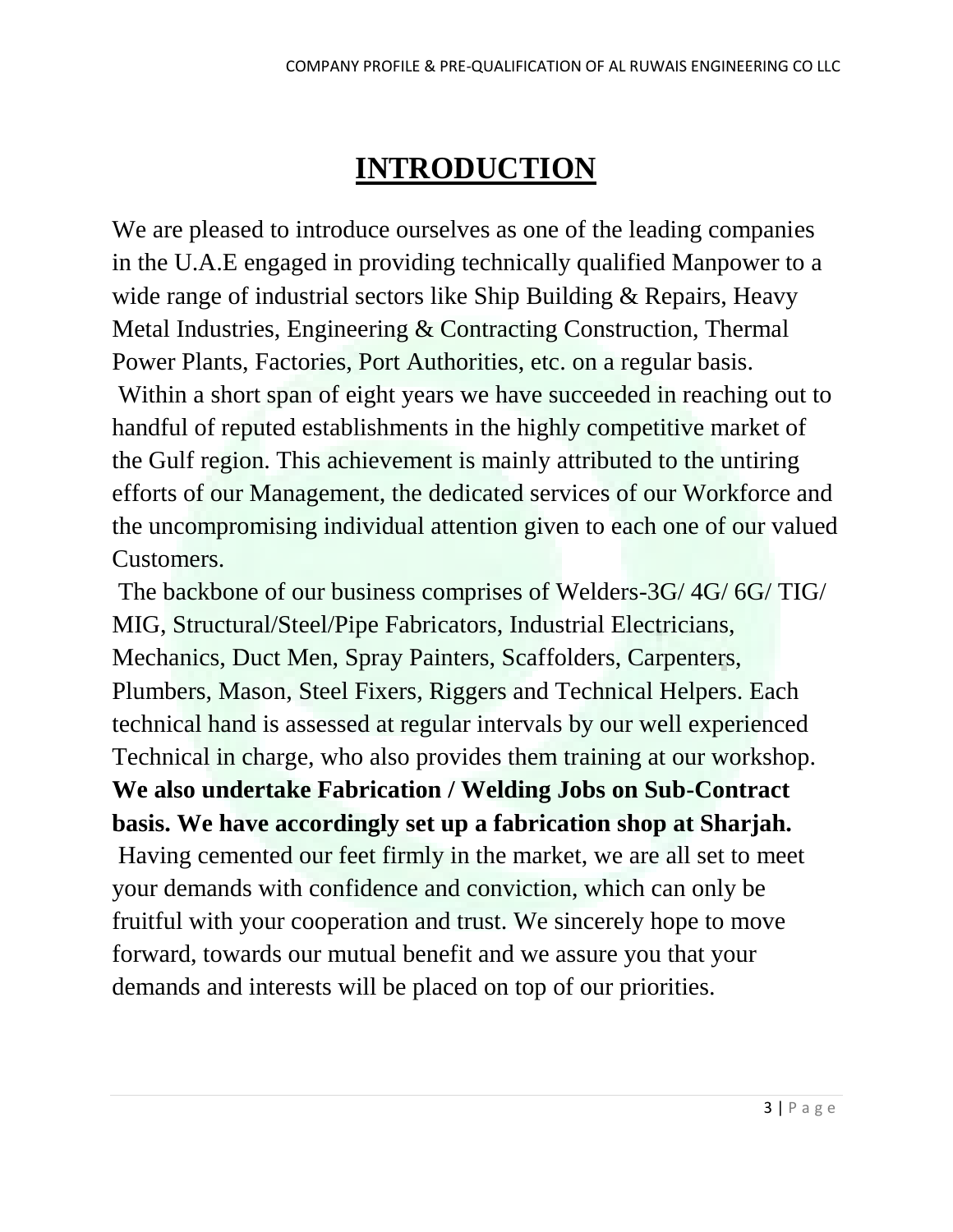#### **COMPANY PROFILE**

- Trade Name: Al Ruwais Engineering Co LLC
- Year Estd  $: 2004$
- Address : P.o. Box-118285, Sheikh Zayed Road, White Crown

Bldg. Room No.503 Dubai, U.A.E

- Trade Lic. No :554163
- Com. Reg.No : 66292

#### **ACTIVITIES**

- Electromechanical Equipment Installation and Maintenance
- Fencing & Barbed Wire Contracting
- Metal parts & Erections Contracting
- Plumbing & Sanitary Contracting
- Painting Contracting
- Carpentry & Flooring Contracting
- Insulation Contracting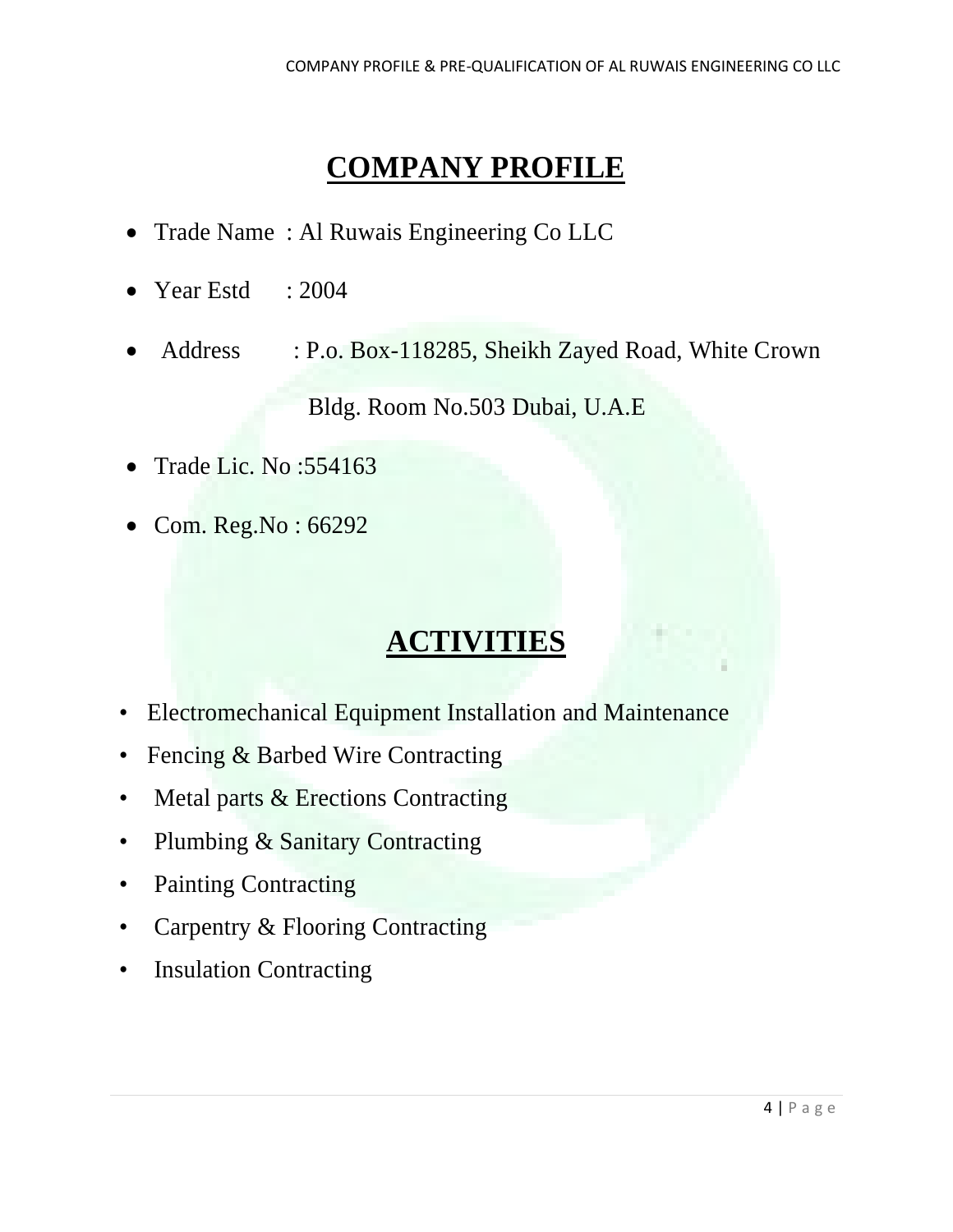### **OUR BANKING PARTNERS**

- 1: RAK Bank Branch: SH.Zayed Road, Dubai , UAE A/C No: 0012349203061
- 2: Commercial Bank of Dubai, Branch: Al Maktoum, Dubai, UAE A/C No: 1000393262

#### **KEY PERSONNEL PROFILE**

| Name | : Sadanandan Nalavadath         |
|------|---------------------------------|
|      | Designation : Managing Director |

| Name | : Vinayak Sadanand                                             |
|------|----------------------------------------------------------------|
|      | Designation : Operations Manager                               |
|      | Qualification: Masters Degree in Business Administration (HRM) |
|      | Experience : 6yrs in same field                                |

| Name | : Libin Thomas                              |
|------|---------------------------------------------|
|      | Designation : Finance Manager               |
|      | Qualification: Bachelors Degree in Commerce |
|      | Experience : 3 yrs in same field            |

| Name | : Pavithran Madhavan                         |
|------|----------------------------------------------|
|      | Designation : Project Handling               |
|      | Qualification: Bachelors Degree in Commerce. |
|      | Experience $: 8 \text{ yrs}$ in same field   |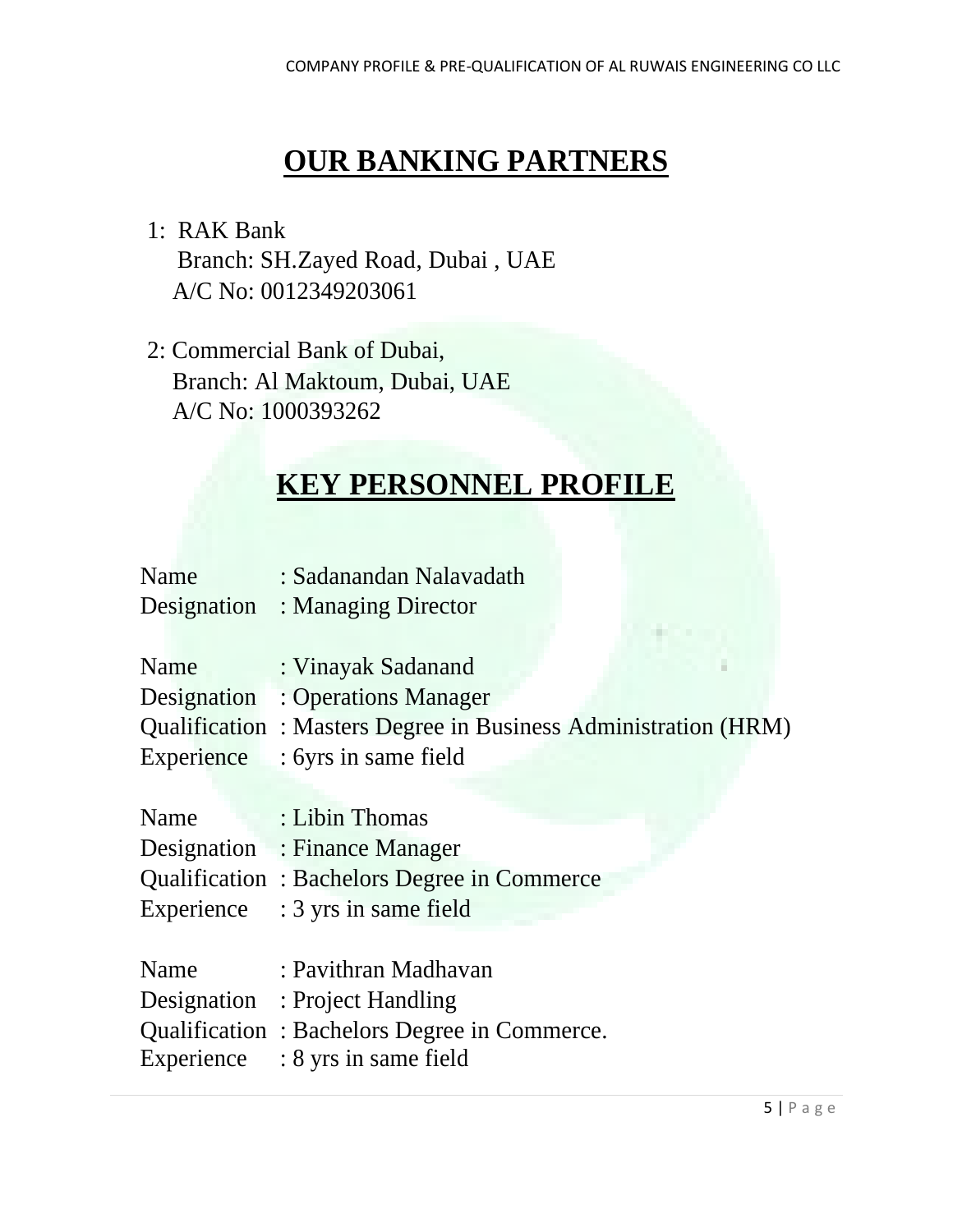## **List of Manpower**

| 1. Administration            | : 05 Nos.   |  |
|------------------------------|-------------|--|
| 2. Project Manager : 01 No   |             |  |
| 3. Supervisor                | : 03 Nos.   |  |
| 4. Foreman                   | : 02 Nos.   |  |
| 7. Fabricator/Fitter         | : 15 Nos.   |  |
| 8. Welders                   | : 35 Nos.   |  |
| 9. Sand Blasters             | $: 05$ Nos. |  |
| 11. Spray Painters           | : 10 Nos.   |  |
| 13. Aluminum Tech. : 10 Nos. |             |  |
| 14. Electrician              | : 05 Nos.   |  |
| 15. Carpenter                | : 06 Nos.   |  |
| 16. Drivers                  | : 04 Nos.   |  |
| 17. Helpers                  | : 10 Nos.   |  |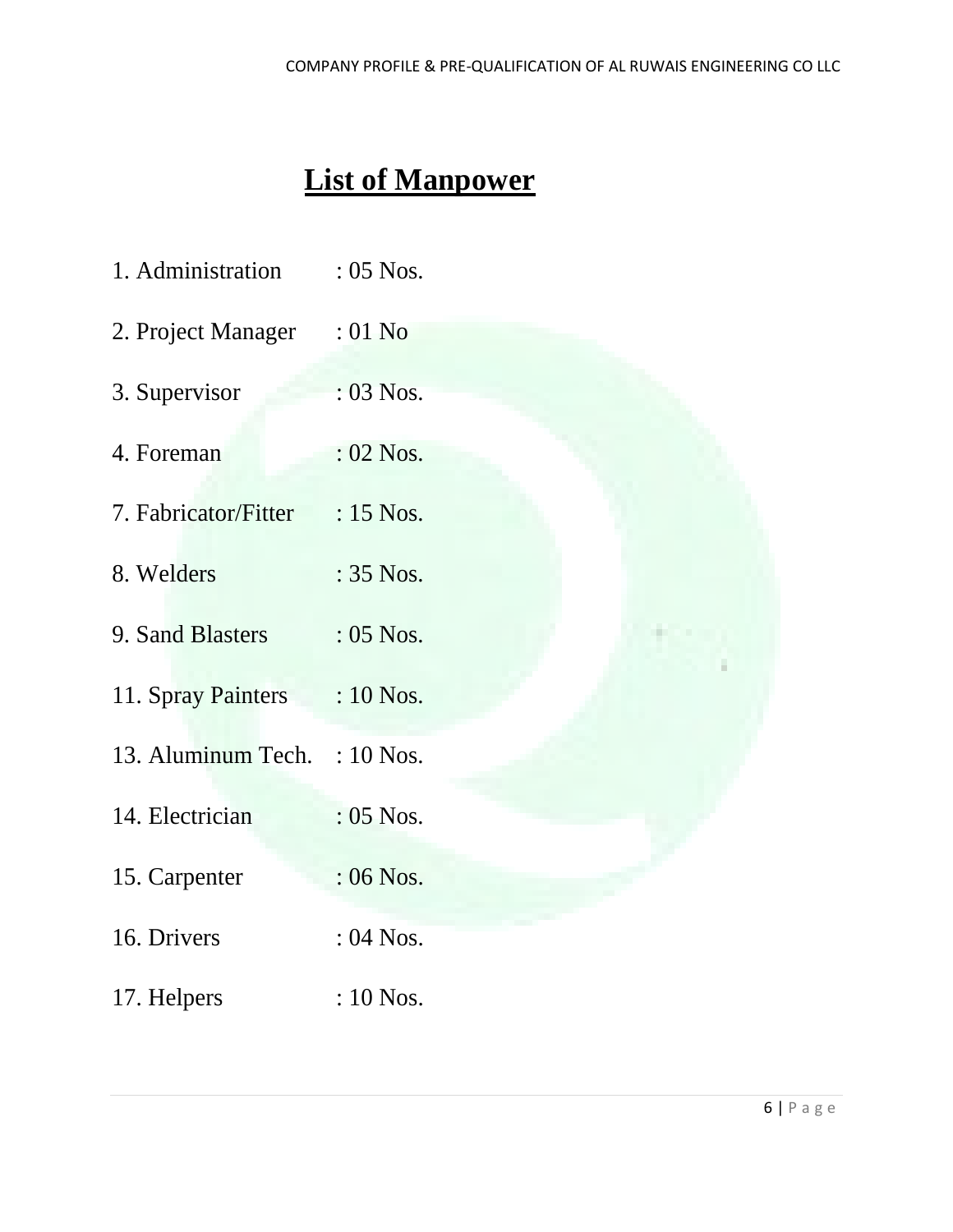### **SOME OF OUR VALUABLE CLIENTS**

- 1. LAMPRELL SHARJAH
- 2. GULF PIPING CO L.L.C
- 3. EVERSENDAI ENGINEERING L.L.C
- 4. GALADARI ENGINEERING WORKS LLC
- 5. TECHNOMAK
- 6. PETRONASH FZE
- 7. HADEED STEEL INDUSTRIES FZC
- 8. DUTCO BALFOUR BEATYUP (DUBAI MALL PROJECT)
- 9. AL REYAMI OFFICE FURNISHING & GEN.TRADING
- 10. MARITIME INDUSTRIAL SERVICES CO LTD INC
- 11. KHANSAHEB-METRO PROJECT
- 12. RASANA GROUP FZC
- 13. APT GLOBAL MARINE SERVICES L.L.C
- 14. DOLPHIN RADIATORS
- 15. SUVADH METAL STRUCTURE MANUFACTURING L.L.C
- 16. TERRAZO DUBAI L.L.C
- 17. GHURAIR FOODS
- 18. R.S.A LOGISTICS
- 19. PRECISION MACHINERIES
- 20. CEBARCO-WCT W.L.L-ABUDHABI
- 21. PACC DUBAI
- 22. CONTAINER SOLUTIONS
- 23. AL FUTTAIM CARILLION L.L.C
- 24. WATER WORKS TECHNOLOGIES
- 25. OCMA EMIRATES INDUSTRIES
- 26. FAB BOX L.L.C